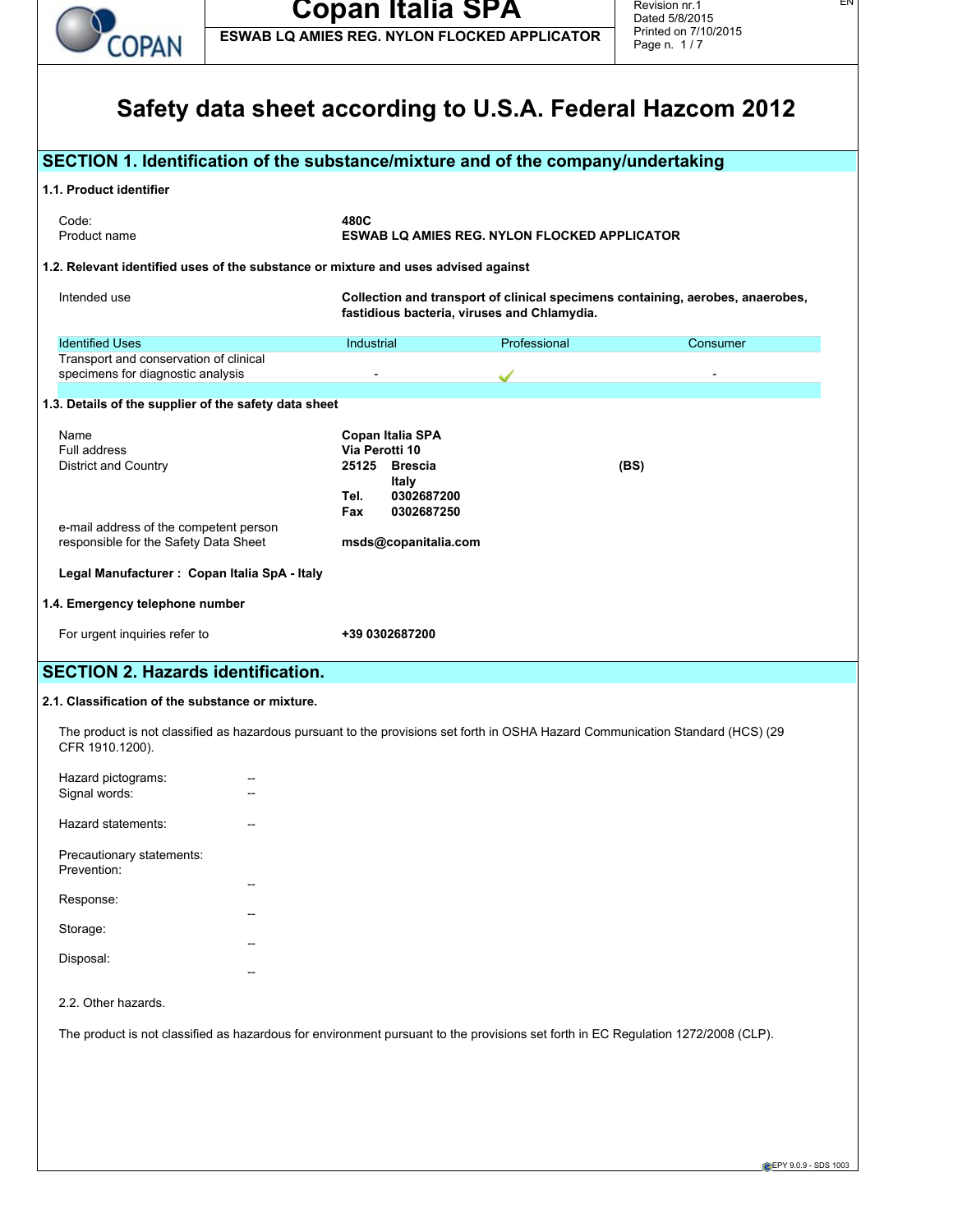

**ESWAB LQ AMIES REG. NYLON FLOCKED APPLICATOR**

EN

## **SECTION 3. Composition/information on ingredients.**

#### **3.1. Substances.**

Information not relevant.

#### **3.2. Mixtures.**

The product does not contain substances classified as being hazardous to human health or the environment pursuant to the provisions set forth in OSHA Hazard Communication Standard (HCS) (29 CFR 1910.1200).

## **SECTION 4. First aid measures.**

#### **4.1. Description of first aid measures.**

Not specifically necessary. Observance of good industrial hygiene is recommended.

#### **4.2. Most important symptoms and effects, both acute and delayed.**

No episodes of damage to health ascribable to the product have been reported.

#### **4.3. Indication of any immediate medical attention and special treatment needed.** Information not available.

## **SECTION 5. Firefighting measures.**

#### **5.1. Extinguishing media.**

SUITABLE EXTINGUISHING EQUIPMENT The extinguishing equipment should be of the conventional kind: carbon dioxide, foam, powder and water spray. UNSUITABLE EXTINGUISHING EQUIPMENT None in particular.

#### **5.2. Special hazards arising from the substance or mixture.**

HAZARDS CAUSED BY EXPOSURE IN THE EVENT OF FIRE Do not breathe combustion products.

#### **5.3. Advice for firefighters.**

GENERAL INFORMATION

Use jets of water to cool the containers to prevent product decomposition and the development of substances potentially hazardous for health. Always wear full fire prevention gear. Collect extinguishing water to prevent it from draining into the sewer system. Dispose of contaminated water used for extinction and the remains of the fire according to applicable regulations.

SPECIAL PROTECTIVE EQUIPMENT FOR FIRE-FIGHTERS

Normal fire fighting clothing i.e. fire kit (BS EN 469), gloves (BS EN 659) and boots (HO specification A29 and A30) in combination with self-contained open circuit positive pressure compressed air breathing apparatus (BS EN 137).

## **SECTION 6. Accidental release measures.**

#### **6.1. Personal precautions, protective equipment and emergency procedures.**

Use breathing equipment if fumes or powders are released into the air. These indications apply for both processing staff and those involved in emergency procedures.

#### **6.2. Environmental precautions.**

The product must not penetrate into the sewer system or come into contact with surface water or ground water.

#### **6.3. Methods and material for containment and cleaning up.**

Confine using earth or inert material. Collect as much material as possible and eliminate the rest using jets of water. Contaminated material should be disposed of in compliance with the provisions set forth in point 13.

#### **6.4. Reference to other sections.**

Any information on personal protection and disposal is given in sections 8 and 13.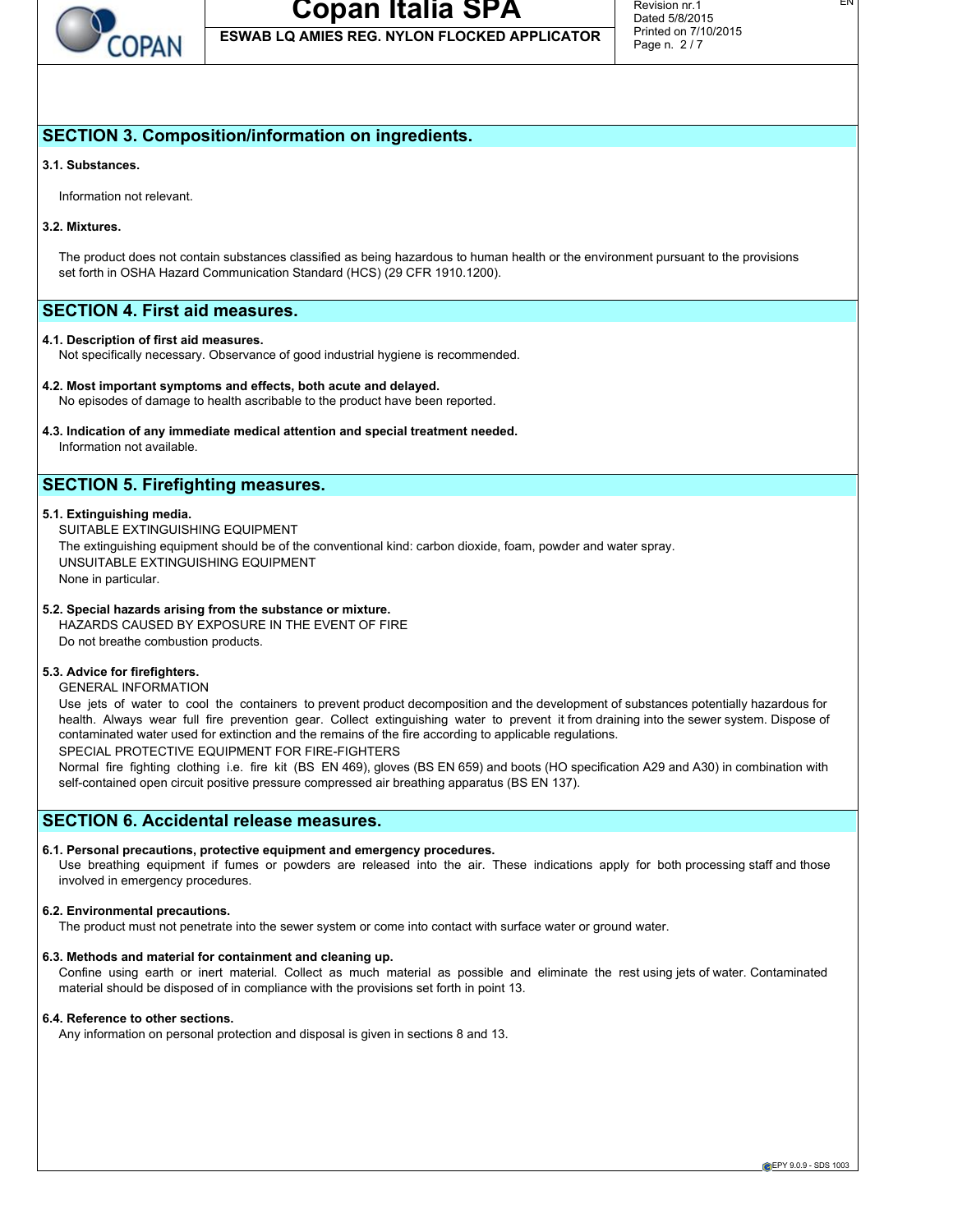

**ESWAB LQ AMIES REG. NYLON FLOCKED APPLICATOR**

EN

## **SECTION 7. Handling and storage.**

#### **7.1. Precautions for safe handling.**

Before handling the product, consult all the other sections of this material safety data sheet. Avoid leakage of the product into the environment. Do not eat, drink or smoke during use.

#### **7.2. Conditions for safe storage, including any incompatibilities.**

Keep the product in clearly labelled containers. Keep containers away from any incompatible materials, see section 10 for details.

#### **7.3. Specific end use(s).**

Product Pack Insert may be available, ask to legal manufacture.

### **SECTION 8. Exposure controls/personal protection.**

#### **8.1. Control parameters.**

Information not available.

#### **8.2. Exposure controls.**

Comply with the safety measures usually applied when handling chemical substances. HAND PROTECTION None required. SKIN PROTECTION None required. EYE PROTECTION None required. RESPIRATORY PROTECTION None required, unless indicated otherwise in the chemical risk assessment. ENVIRONMENTAL EXPOSURE CONTROLS. The emissions generated by manufacturing processes, including those generated by ventilation equipment, should be checked to ensure compliance with environmental standards.

### **SECTION 9. Physical and chemical properties.**

## **9.1. Information on basic physical and chemical properties.**

| 9. 1. milomaalon on basic physical and chemical properties. |                           |
|-------------------------------------------------------------|---------------------------|
| Appearance                                                  | liquid                    |
| Colour                                                      | colourless                |
| Odour                                                       | Not available.            |
| Odour threshold.                                            | Not available.            |
| pH.                                                         | 7,30 - 7,80 a 20°C - 25°C |
| Melting point / freezing point.                             | Not available             |
| Initial boiling point.                                      | Not available.            |
| Boiling range.                                              | Not available.            |
| Flash point.                                                | Not available.            |
| Evaporation rate                                            | Not available.            |
| Flammability (solid, gas)                                   | Not available.            |
| Lower inflammability limit.                                 | Not available.            |
| Upper inflammability limit.                                 | Not available.            |
| Lower explosive limit.                                      | Not available.            |
| Upper explosive limit.                                      | Not available.            |
| Vapour pressure.                                            | Not available.            |
| Vapour density                                              | Not available.            |
| Relative density.                                           | Not available             |
| Solubility                                                  | Not available.            |
| Partition coefficient: n-octanol/water                      | Not available.            |
| Auto-ignition temperature.                                  | Not available.            |
| Decomposition temperature.                                  | Not available.            |
| Viscosity                                                   | Not available.            |
| <b>Explosive properties</b>                                 | Not available.            |
| Oxidising properties                                        | Not available.            |
| 9.2. Other information.                                     |                           |
| Molecular weight.                                           | 20.188                    |
| Solid content.                                              | 2,05 %                    |
|                                                             |                           |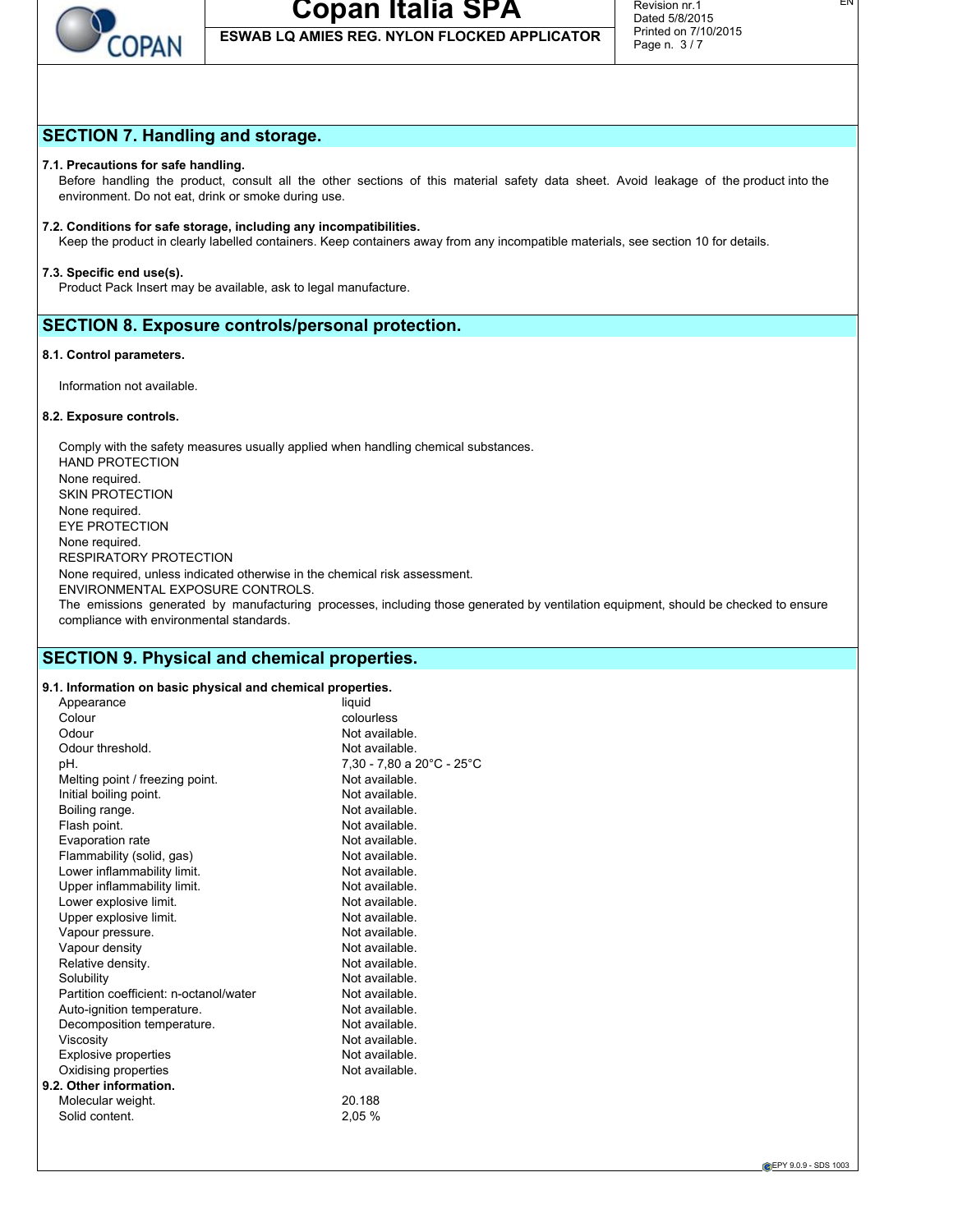

**ESWAB LQ AMIES REG. NYLON FLOCKED APPLICATOR**

## **SECTION 10. Stability and reactivity.**

#### **10.1. Reactivity.**

There are no particular risks of reaction with other substances in normal conditions of use.

#### **10.2. Chemical stability.**

The product is stable in normal conditions of use and storage.

#### **10.3. Possibility of hazardous reactions.**

No hazardous reactions are foreseeable in normal conditions of use and storage.

#### **10.4. Conditions to avoid.**

None in particular. However the usual precautions used for chemical products should be respected.

#### **10.5. Incompatible materials.**

Information not available.

#### **10.6. Hazardous decomposition products.**

Information not available.

## **SECTION 11. Toxicological information.**

According to currently available data, this product has not yet produced health damages. Anyway, it must be handled according to good practices.

#### **11.1. Information on toxicological effects.**

Information not available.

## **SECTION 12. Ecological information.**

Use this product according to good working practices. Avoid littering. Inform the competent authorities, should the product reach waterways or sewers or contaminate soil or vegetation.

#### **12.1. Toxicity.**

Information not available.

#### **12.2. Persistence and degradability.** Information not available.

#### **12.3. Bioaccumulative potential.** Information not available.

**12.4. Mobility in soil.** Information not available.

#### **12.5. Results of PBT and vPvB assessment.**

On the basis of available data, the product does not contain any PBT or vPvB in percentage greater than 0,1%.

#### **12.6. Other adverse effects.**

Information not available.

## **SECTION 13. Disposal considerations.**

#### **13.1. Waste treatment methods.**

Neat product residues should be considered special non-hazardous waste.

Disposal must be performed through an authorised waste management firm, in compliance with national and local regulations. CONTAMINATED PACKAGING

Contaminated packaging must be recovered or disposed of in compliance with national waste management regulations.

**EPY 9.0.9 - SDS 1003**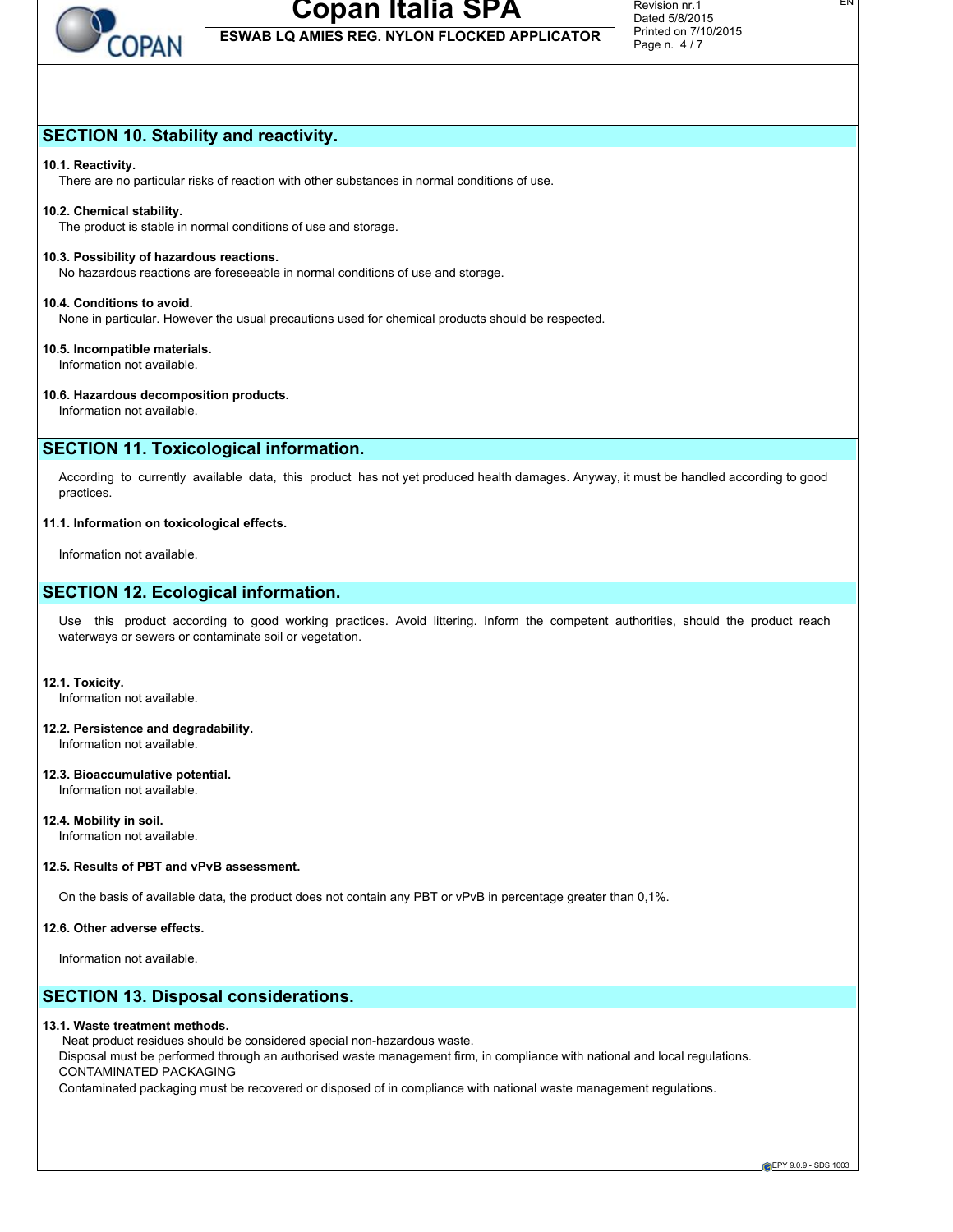

**ESWAB LQ AMIES REG. NYLON FLOCKED APPLICATOR**

## **SECTION 14. Transport information.**

**14.1. UN number.**

Not applicable.

**14.2. UN proper shipping name.**

Not applicable.

**14.3. Transport hazard class(es).**

Not applicable.

#### **14.4. Packing group.**

Not applicable.

**14.5. Environmental hazards.**

Not applicable.

#### **14.6. Special precautions for user.**

Not applicable.

**14.7. Transport in bulk according to Annex II of MARPOL73/78 and the IBC Code.**

Information not relevant.

## **SECTION 15. Regulatory information.**

#### **15.1. Safety, health and environmental regulations/legislation specific for the substance or mixture.**

U.S. Federal Regulations.

Clean Air Act Section 112(b): No component(s) listed.

Clean Air Act Section 602 Class I Substances: No component(s) listed.

Clean Air Act Section 602 Class II Substances: No component(s) listed.

Clean Water Act – Priority Pollutants: No component(s) listed.

Clean Water Act – Toxic Pollutants: No component(s) listed.

DEA List I Chemicals (Precursor Chemicals): No component(s) listed.

DEA List II Chemicals (Essential Chemicals): No component(s) listed.

EPA List of Lists: 313 Category Code: No component(s) listed.

EPCRA 302 EHS TPQ: No component(s) listed.

**CEPY 9.0.9 - SDS 1003**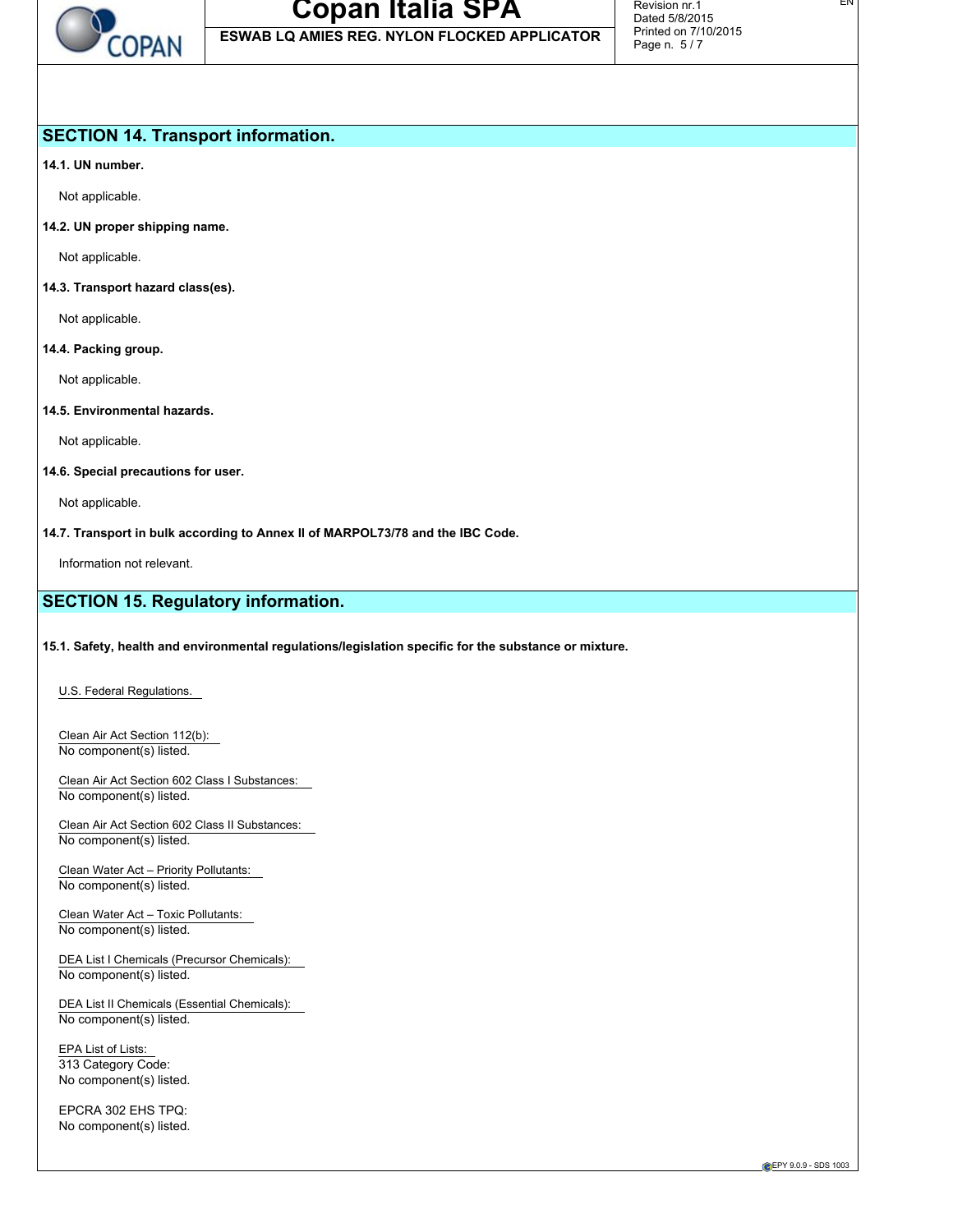

**ESWAB LQ AMIES REG. NYLON FLOCKED APPLICATOR**

EN

**SECTION 15. Regulatory information.** ... / >>

EPCRA 304 EHS RQ: No component(s) listed.

CERCLA RQ: No component(s) listed.

EPCRA 313 TRI: No component(s) listed.

RCRA Code: No component(s) listed.

CAA 112 (r) RMP TQ: No component(s) listed.

State Regulations.

Massachussetts: No component(s) listed.

Minnesota: No component(s) listed.

New Jersey: No component(s) listed.

New York: No component(s) listed.

Pennsylvania: No component(s) listed.

California: No component(s) listed.

Proposition 65:

This product does not contain any substances know to the State of California to cause cancer, reproductive harm or birth defects.

#### International Regulations.

Substances subject to exportation reporting pursuant to (EC) Reg. 649/2012: None.

Substances subject to the Rotterdam Convention:

None.

Substances subject to the Stockholm Convention: None.

Candadian WHMIS. Information not available.

## **SECTION 16. Other information.**

LEGEND:

- 313 CATEGORY CODE: Emergency Planning and Community Right-to Know Act Section 313 Category Code
- ADR: European Agreement concerning the carriage of Dangerous goods by Road
- CAA 112 ® RMP TQ: Risk Management Plan Threshold Quantity (Clean Air Act Section 112®)
- CAS NUMBER: Chemical Abstract Service Number
- CE50: Effective concentration (required to induce a 50% effect)
- CERCLA RQ: Reportable Quantity (Comprehensive Environment Response, Compensation, and Liability Act)
- CLP: EC Regulation 1272/2008
- DEA: Drug Enforcement Administration
- EmS: Emergency Schedule
- EPA: US Environmental Protection Agency
- EPCRA: Emergency Planning and Community Right-to Know Act
- EPCRA 302 EHS TPQ: Extremely Hazardous Substance Threshold Planning Quantity (Section 302 Category Code)